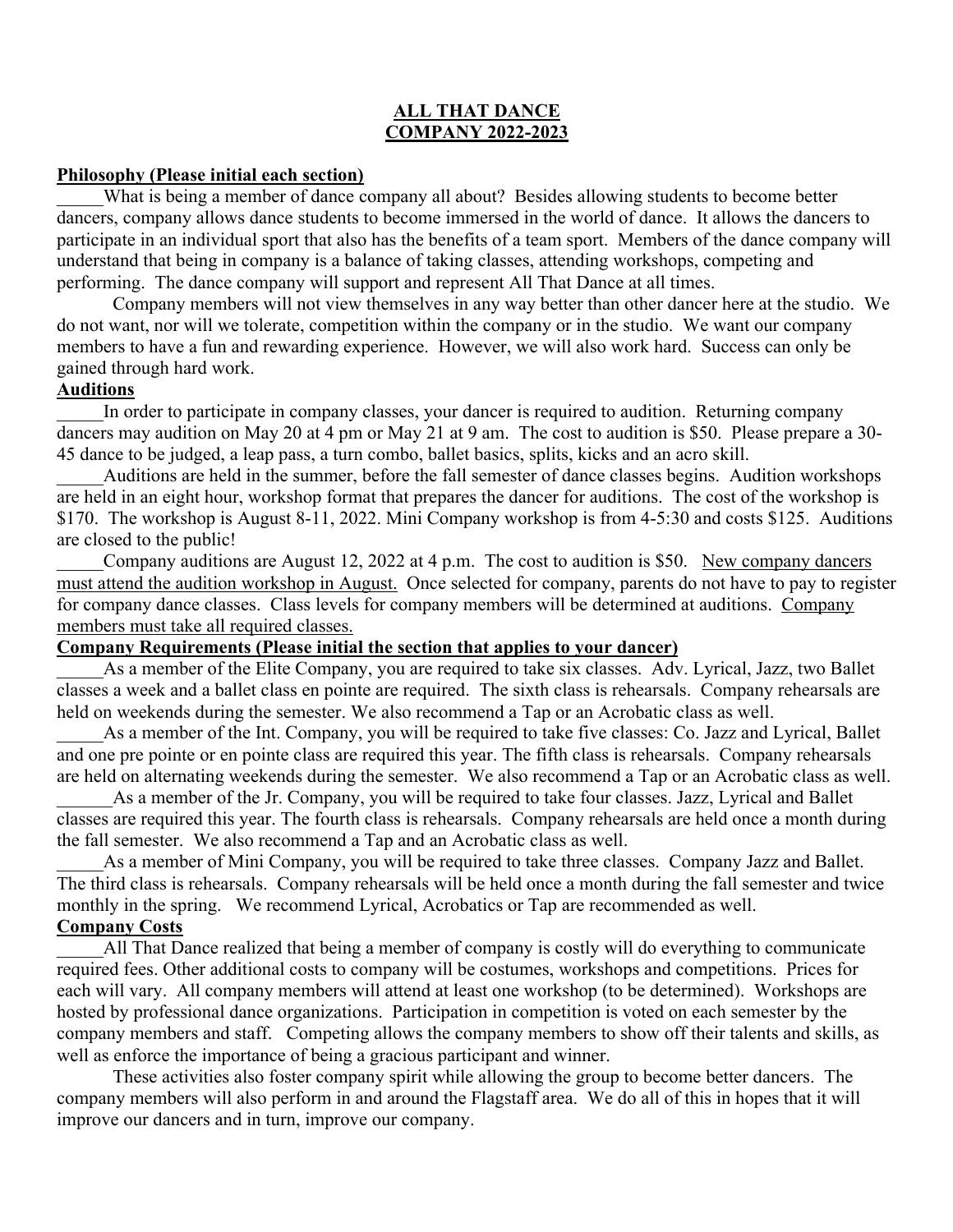### **Dances**

The amount of dances learned by each company will depend upon many factors. Most dances will be taught during the rehearsals. Some dances will be taught for performances, while some dances will be used for competitions. Therefore, the number of costumes needed, will depend on the number of dances learned. All That Dance realizes how expensive costumes can be and will be conscious of pricing when choosing company costumes. When possible, we try to reuse costumes from previous recitals!

Every member will be responsible for knowing all the dance material taught for their group. Small group, solos, duos or trios will be by invitation of the Company Director and Company teachers only. Company members should always have a copy of their dance music in hand to practice on at home or in the studio.

## **Attendance**

Attendance to all company classes and rehearsals is a vital component of a successful dance company. We believe that it is not only damaging for the student to miss class, but it is also unfair to their fellow dancers as well. Therefore, the only excused absences are school related conflict, contagious illness or a death in the family. Company members are responsible for notifying the Company Director immediately of any emergency.

If a company member misses more than two company classes and/or rehearsals, in one semester, the company member may be approached by the teacher and placed as an alternate in the company dances. This policy will be enforced and consequences are based at the teacher's discretion.

# **Dress Out**

\_\_\_\_\_Company members must always be dressed out appropriately for dance class. This includes black leotard, pink tights, pink ballet slippers for ballet and lyrical foot thongs and tan jazz shoes. Company members must always have their hair worn properly for dance class. For ballet, company members must always have their hair in a tightly secured bun. If a company member is assisting a dance class, it is imperative that the company member is dressed out appropriately for that dance class.

# **Parent Support**

It is necessary that we have parental involvement. Without parental support, our company cannot be successful. Parents will be asked to be sure of their child's attendance. Parents are invited to attend all workshops and competitions. Parents will become part of the fundraising committee. This committee will determine all fundraising activities. Parents of company members are to be supportive and positive with all dancers here at the dance studio at all times.

# **Required Commitments (dates and places to be determined after auditions)**

- Company members will attend an overnight workshop or convention.
- Company members will attend at least two, regional competitions.
- \_\_\_\_\_Company members must perform in all local events or performances as scheduled.
- Company members must attend all in-studio, finale, tech & dress rehearsals for the recital.
- \_\_\_\_\_Company members will attend all rehearsals and Nationals next summer.